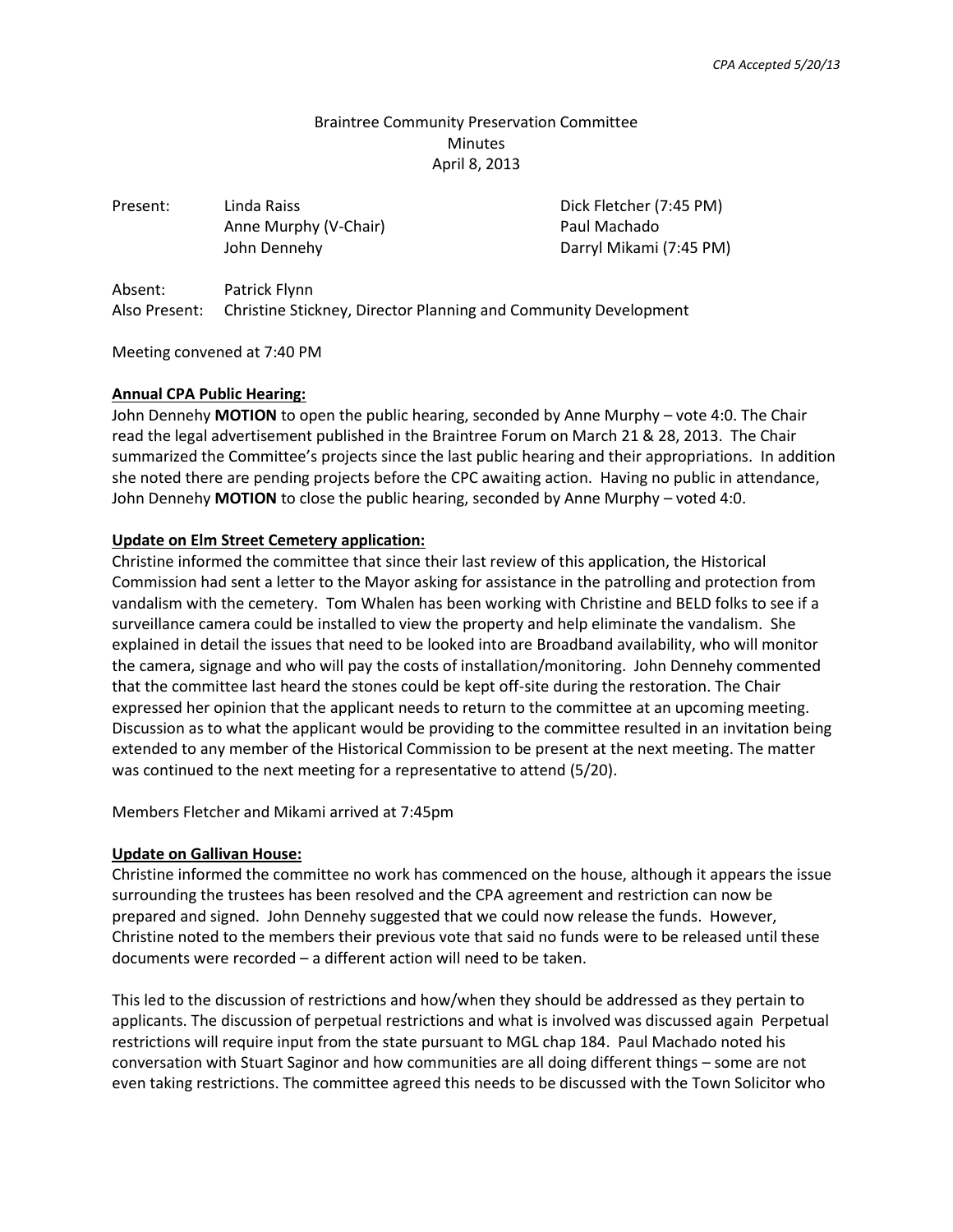*CPA Accepted 5/20/13*

Page 2 CPA Minutes 4/8/13

will be attending the May meeting. John Dennehy **MOTION** to release the funds once the applicant had signed the CPA agreement. Dick Fletcher clarified by adding - once signed by the Trustees of the nominee trust that owns the Gallivan House and the Braintree Historical Society as committing to the recording of the historic restriction in perpetuity and to preserve the medical portions of the building and make those areas available to the public, seconded by Anne Murphy – unanimously voted.

# **First Congregational Church:**

Christine noted that the draft MOU that had been worked on by the members, the church and Paul Machado had gone to Town Solicitor and she felt a restriction was preferable to an easement. Ms. Murray in her email felt the MOU was fine except that she would add a new paragraph to state that in consideration of receipt of CPA funds for the construction of the memorial, the Church would agree to grant an easement or covenant to the Town and to record such easement/covenant with the Registry. Members stated it sounded like we were back where we started and that the MOU was to avoid having to go through the long drawn out restriction. Christine commented that as long as the committee maintains their desire for perpetual restrictions there are state statutes (i.e.: Chap 184) that take the matter to a state level and out of any other alternative. Paul commented that Ms. Murray's e-mail stated that if the CPC wanted to insure that the public purpose and the property improvements are secured into the future, the best way to accomplish this is to have an appropriate document recorded against the title to the land. In that way future owners will be on notice of the memorial and the obligation to maintain and allow public access to the memorial. He commented that perhaps there was another alternative and he had hoped to talk with her about it but has been unable. Paul added that in the end it is the Town Solicitor that has to be satisfied with the restriction and the church must also agree to the restriction. Linda Raiss asked Christine if the church was aware of this and she responded no as she felt the CPC should discuss first. Christine reminded the members that they had voted to require a CPA Agreement and restriction be in hand before sending a recommendation to the Town Council for action. Linda asked the CPC what they would like to do: wait until May's meeting for a resolution on the restriction issue or vote to move to Council. Dick Fletcher expressed his concern with what will happen if the Church doesn't want to sign the restriction. John Dennehy offered that similar to the Gallivan House application, we might vote to send to the Council to appropriate but not release the funds. The Chair commented absent a motion it will go forward to next month. John Dennehy MOTION to move the recommendation to the Town Council for appropriation subject to our discussions with the Town Solicitor and the mutual agreement with the Church relative to the restriction, seconded by Anne Murphy – discussion: Darryl Mikami commented although we don't know the Town Solicitor's opinion we may end up getting what we want while we wait. The Chair called the **MOTION** – vote was 5:1 (D. Fletcher opposed)

# **Return of Funds from completed projects:**

As directed by the committee, Christine provided a memo dated 4/8/13 summarizing the CPC's votes on funds for projects completed over the last year. In addition she reported on two other projects completed: the Town Forest project and the Highlands Playground project are also ready for votes to return funds. Three other projects have been completed. However, all funds had been utilized.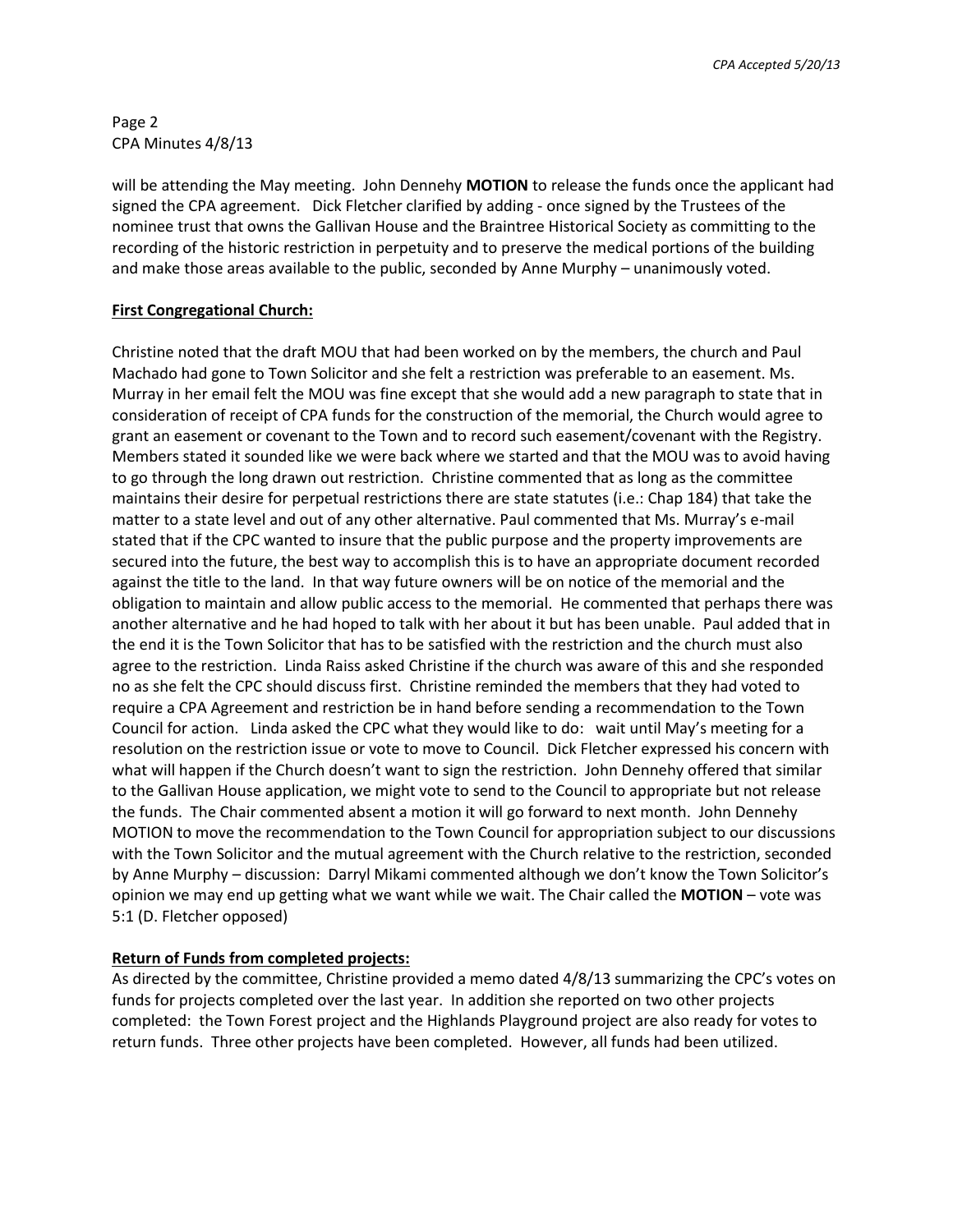Page 3 CPA Minutes 4/8/13

Town Forest: Anne Murphy **MOTION** to recommend the return of \$817.76 from the Town Forest Trail Project back to the unreserved CPA account, from which it was appropriated, seconded John Dennehy – vote unanimous.

Highlands Playground: Anne Murphy **MOTION** to recommend the return of \$1,582.67 from the Highland Playground Project back to the unreserved CPA account, from which it was appropriated from originally, seconded by John Dennehy – unanimously voted.

Town Hall Renovations: Linda Raiss noted there were some other projects in need of discussion; Town Hall Renovations – according to the Town Accountant's monthly report, there is a balance of \$65,800.00 that should be returned to the Community Preservation fund from which it was taken. Linda noted that the issue of payment for the entry doors has never been and there remains an encumbrance of \$8,210.00 reserved for payment of the doors.

Anne Murphy **MOTION** to recommend the return of \$65,800.00 from the Town Hall Project back to the Community Preservation account from which it was appropriated, seconded by John Dennehy – unanimously voted.

Town Hall Master Plan: Linda informed the committee on the Town Hall Master Plan and the remaining balance of \$13,320.

Anne Murphy **MOTION** to recommend the return of \$13,320 from the Town Hall Master Plan Project back to the Community Preservation Historic Reserve account from which it was appropriated, seconded by John Dennehy – unanimously voted.

Daughraty Gym: Linda informed the committee of the Daugherty Gym project that has \$43,900.00 remaining from the \$138,000.00 appropriated for the roof and Master Plan proposal. Christine commented that this may be the project the Mayor pulled out last time from going forward with the Council. Members recalled meeting with Peter Morin in April 2012 and that \$7,500.00 was to be used as a need assessment for the gym. However, it appears nothing has happened. Dick Fletcher noted these were two different appropriations and when sending to Council we should make sure they a broken apart.

Anne Murphy **MOTION** to recommend the return of \$36,400.00 from the Daughraty Gym Roof project back to the Community Preservation Historic Reserve account from which it was appropriated, seconded by John Dennehy – unanimously voted.

Anne Murphy **MOTION** to recommend the return of \$7,500.00 from the Daughraty Gym Master Plan Project back to the Community Preservation Historic Reserve account from which it was appropriated, seconded by John Dennehy – vote 4:1:1 (DF against & PM abstain)

# **Reorganization:**

The Chair reminded members it is the annual process to consider reorganization and opened the floor for nominations.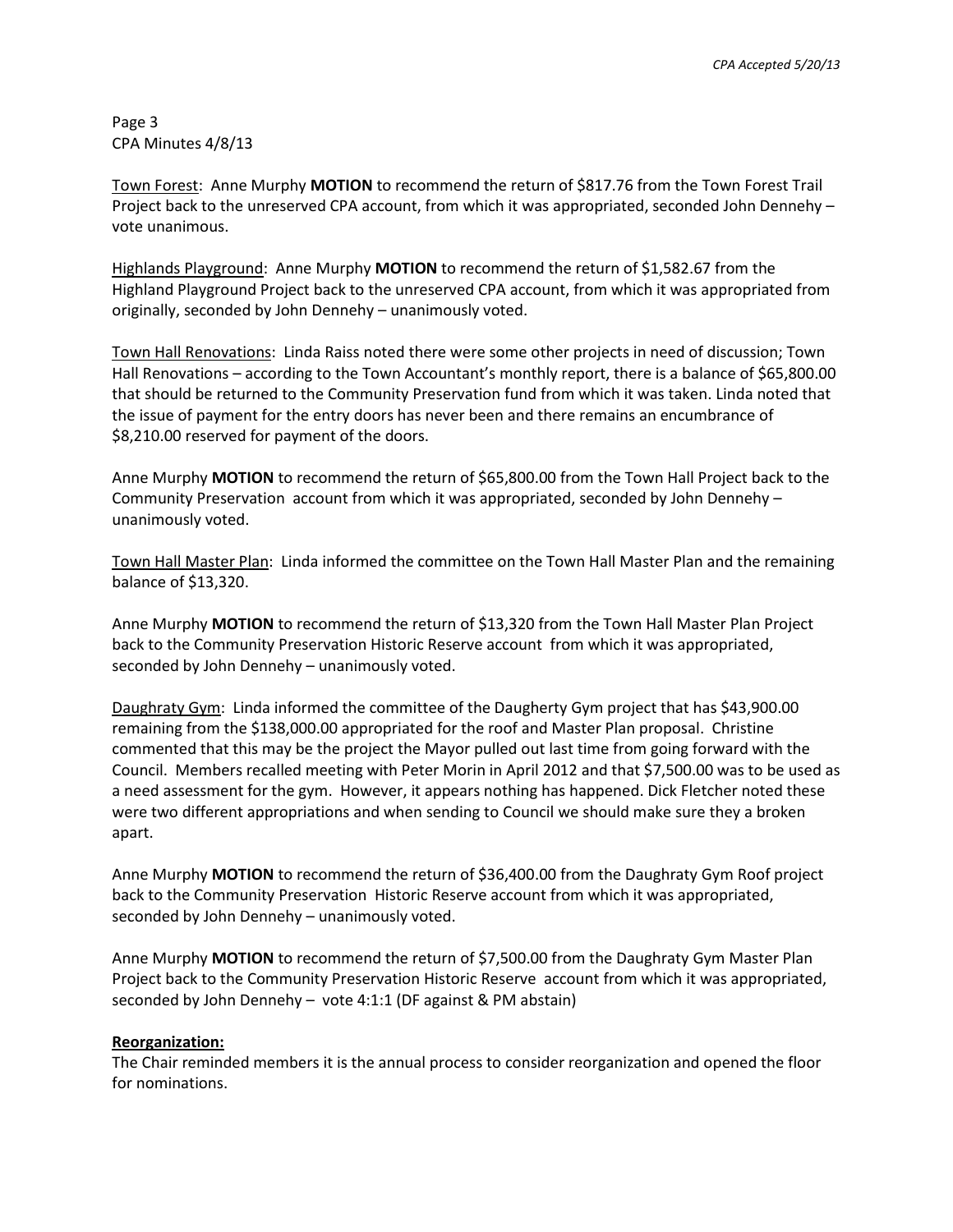Page 4 CPA Minutes 4/8/13

Dick Fletcher **MOTION** to nominated Linda Raiss to continue as Chair, seconded by Anne Murphy – no further nominations – unanimously voted.

Linda Raiss stepped down as chair to **MOTION** to nominate Anne Murphy as Vice-Chair, seconded by Dick Fletcher – no further nominations – unanimously voted.

#### **Fiscal Year 2014 CPA Budget Appropriations:**

Dick Fletcher provided members with a handout dated 4/8/13 explaining the estimated tax revenue and the DOR recommendations to use a figure no higher than 26% when estimating revenues for the new fiscal year. Dick explained his recommendations which the committee concurred with and voted as follows:

John Dennehy **MOTION** in accordance with the provisions of chapter 44B of the General Laws, the committee recommends that the sum of **\$90,000.00** be set aside for later use for acquisition, creation, preservation, or support of **Community Housing** or the rehabilitation or restoration of Community Housing that is acquired or created as provided in Chapter 44B Section 5 of the general laws, seconded by Anne Murphy – unanimously voted.

John Dennehy **MOTION** in accordance with the provisions of chapter 44B of the General Laws, the committee recommends that the sum of **\$90,000.00** be set aside for later use for acquisition, creation, preservation, of **Open Space** or the rehabilitation or restoration of **Open Space** that is acquired or created as provided in Chapter 44B Section 5 of the general laws, seconded by Anne Murphy – unanimously voted.

John Dennehy **MOTION** in accordance with the provisions of chapter 44B of the General Laws, the committee recommends that the sum of **\$90,000.00** be set aside for later use for acquisition, creation, preservation, rehabilitation or restoration **Historic Resources** as provided in Chapter 44B Section 5 of the general laws, seconded by Anne Murphy – unanimously voted.

John Dennehy **MOTION** in accordance with the provisions of chapter 44B of the General Laws, the committee recommends that the sum of **\$35,000.00** be appropriated from the Community Preservation Fund for operating expenses of the Community Preservation Committee as provided in Chapter 44B Section 5 of the general laws, seconded by Anne Murphy – unanimously voted.

John Dennehy **MOTION** in accordance with the provisions of chapter 44B of the General Laws, the committee recommends that the sum of **\$400,000.00** be appropriated from the Community Preservation Fund to the Community Preservation Budgeted reserve as provided in Chapter 44B Section 5 of the general laws, seconded by Anne Murphy – unanimously voted.

Members thanked Dick Fletcher for organizing the recommendations for the budget.

#### **Highland Art & Recreation Center CPA Application:**

Christine provided each of the members a hard copy of the application materials previously e-mailed to them on 4/5/13. In addition, Linda Raiss provided information and copies of e-mail discussions she had with the CPA Coalition as a result of questions with the application. Linda directed members' attention